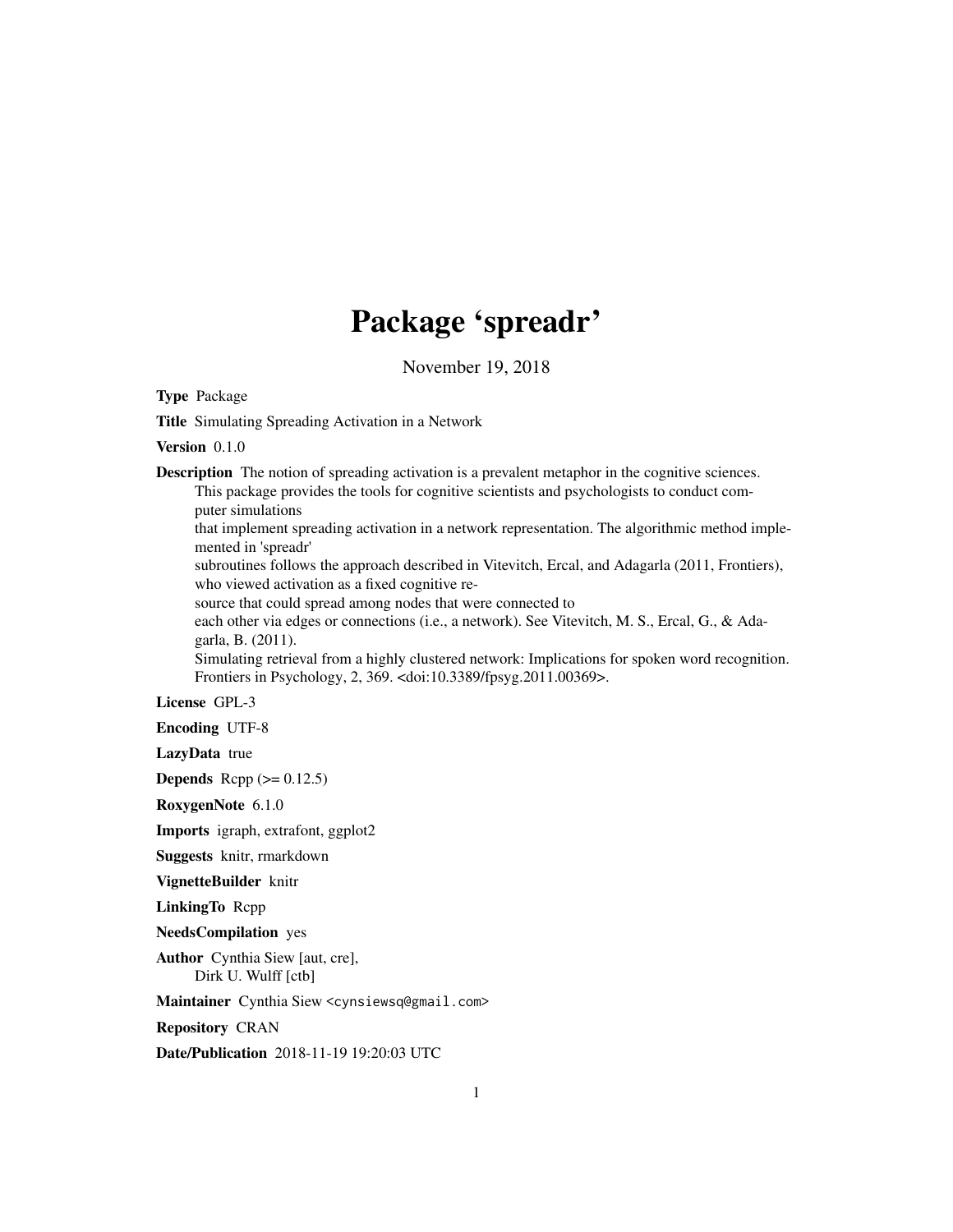#### <span id="page-1-0"></span>2 spreadr spreadr spreadr spreadr spreadr spreadr spreadr spreadr spreadr spreadr spreadr spreadr spreadr spre

### R topics documented:

spreadr *Spread of activation process to determine activation of network nodes.*

#### Description

This function takes in a dataframe with 'node' and 'activation' columns, and simulates the spread of activation among nodes in a specified network structure.

#### Usage

```
spreadr(network, start_run, retention = 0.5, time = 10, decay = 0,
  suppress = 0, create\_names = TRUE)
```
#### Arguments

| network      | Network where the spreading occurs. Must be specified. Must be an igraph<br>object with a "name" property or an adjacency matrix.            |
|--------------|----------------------------------------------------------------------------------------------------------------------------------------------|
| start_run    | A non-empty dataframe with 'node' and 'activation' columns. Must be speci-<br>fied.                                                          |
| retention    | Proportion of activation that remains in the node from which activation is being<br>spread from. Ranges from $0$ to $1$ . Default is $0.5$ . |
| time         | Number of time steps to run the spreadr() function for. Default is 10.                                                                       |
| decay        | Proportion of activation that is lost at each time step. Ranges from 0 to 1. Default<br>is $0$ .                                             |
| suppress     | Suppress nodes with a final activation of $\lt x$ units at each time step to an activa-<br>tion value of 0. Default is 0.                    |
| create_names | Name nodes 1:number_of_nodes in case network is missing node names.                                                                          |

#### Value

A compiled dataframe with 'node', 'activation' and 'time' columns showing the spread of activation in the network over time.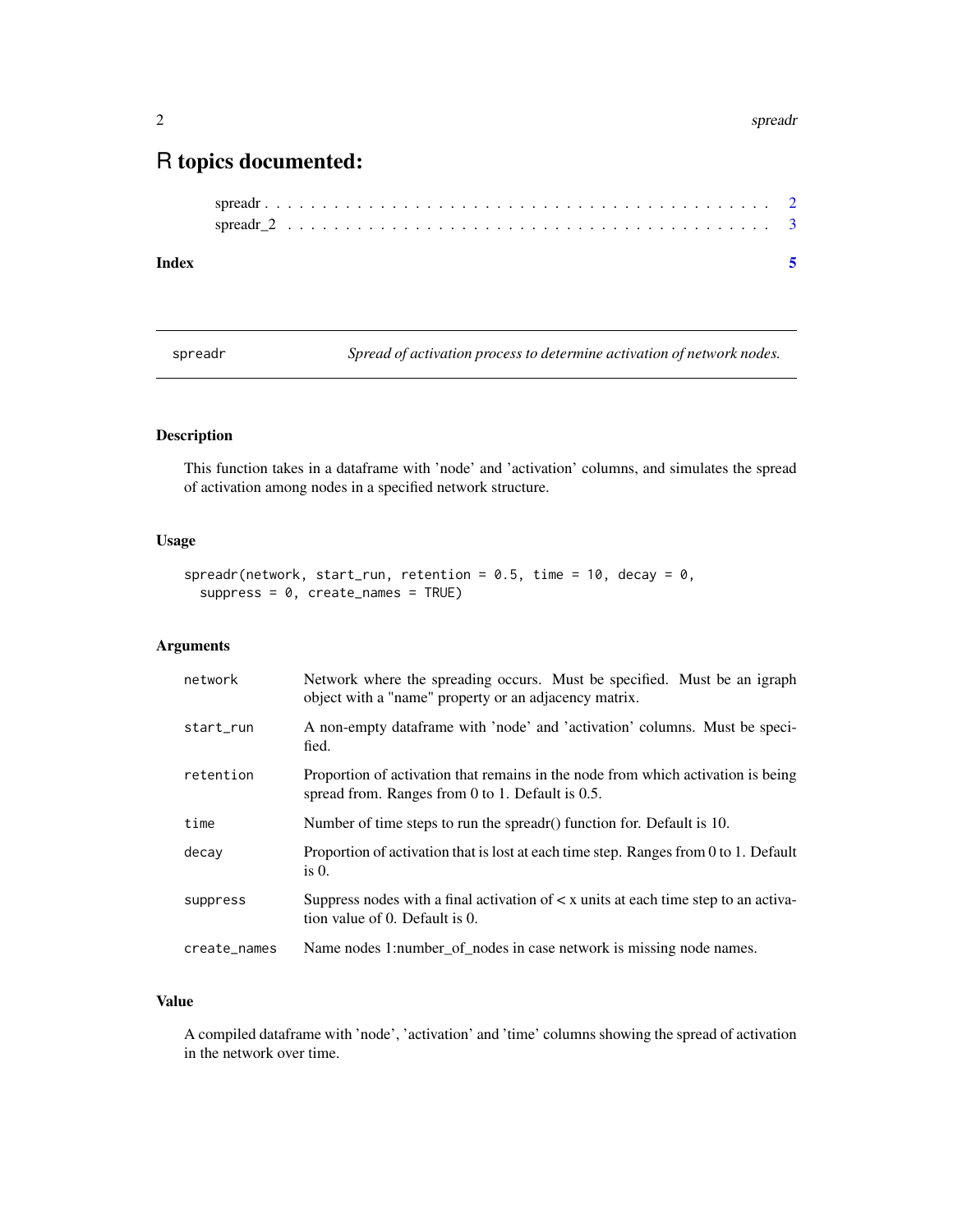#### <span id="page-2-0"></span> $\frac{1}{3}$  spreadr\_2

#### Examples

```
g_d_mat <- matrix(sample(c(0,1), 100, replace = TRUE), 10, 10)
# make an adjacency matrix and randomly fill some cells with 1s
diag(g_d_mat) <- 0 # remove self-loops
library(spreadr)
initial_df <- data.frame(node = 1, activation = 20, stringsAsFactors = FALSE)
result_d <- spreadr(start_run = initial_df, decay = 0, retention = 0.5,
suppress = 0, network = g_d-mat, time = 10)
head(result_d, 10)
tail(result_d, 10)
```
spreadr\_2 *Spread of activation process to determine activation of network nodes.*

#### Description

This function takes in a dataframe with 'node' and 'activation' columns, and simulates the spread of activation among nodes in a specified network structure. Note that spreadr\_2 is identical to spreadr, except that there is an additonal option for the user to

#### Usage

```
spreadr_2(network, start_run, retention = 0.5, time = 10, decay = 0,
  suppress = 0, ignore_time = F, threshold_to_stop = 0.01,
 create_names = TRUE)
```
#### Arguments

| network           | Network where the spreading occurs. Must be specified. Must be an igraph<br>object with a "name" property or an adjacency matrix.                                                                  |
|-------------------|----------------------------------------------------------------------------------------------------------------------------------------------------------------------------------------------------|
| start_run         | A non-empty dataframe with 'node' and 'activation' columns. Must be speci-<br>fied.                                                                                                                |
| retention         | Proportion of activation that remains in the node from which activation is being<br>spread from. Ranges from $0$ to $1$ . Default is $0.5$ .                                                       |
| time              | Number of time steps to run the spreadr() function for. Default is 10.                                                                                                                             |
| decay             | Proportion of activation that is lost at each time step. Ranges from 0 to 1. Default<br>is $0$ .                                                                                                   |
| suppress          | Suppress nodes with a final activation of $\lt x$ units at each time step to an activa-<br>tion value of 0. Default is 0.                                                                          |
| ignore_time       | Indicate whether to ignore the number of time steps listed and allow for the<br>spreading activation process to continue until the value listed in threshold_to_stop<br>is achieved. Default $=$ F |
| threshold_to_stop |                                                                                                                                                                                                    |
|                   | Stop spreading activation when the proportion of total activation in start_run is<br>below the threshold. Default $= 0.01$                                                                         |
| create_names      | Name nodes 1:number_of_nodes in case network is missing node names.                                                                                                                                |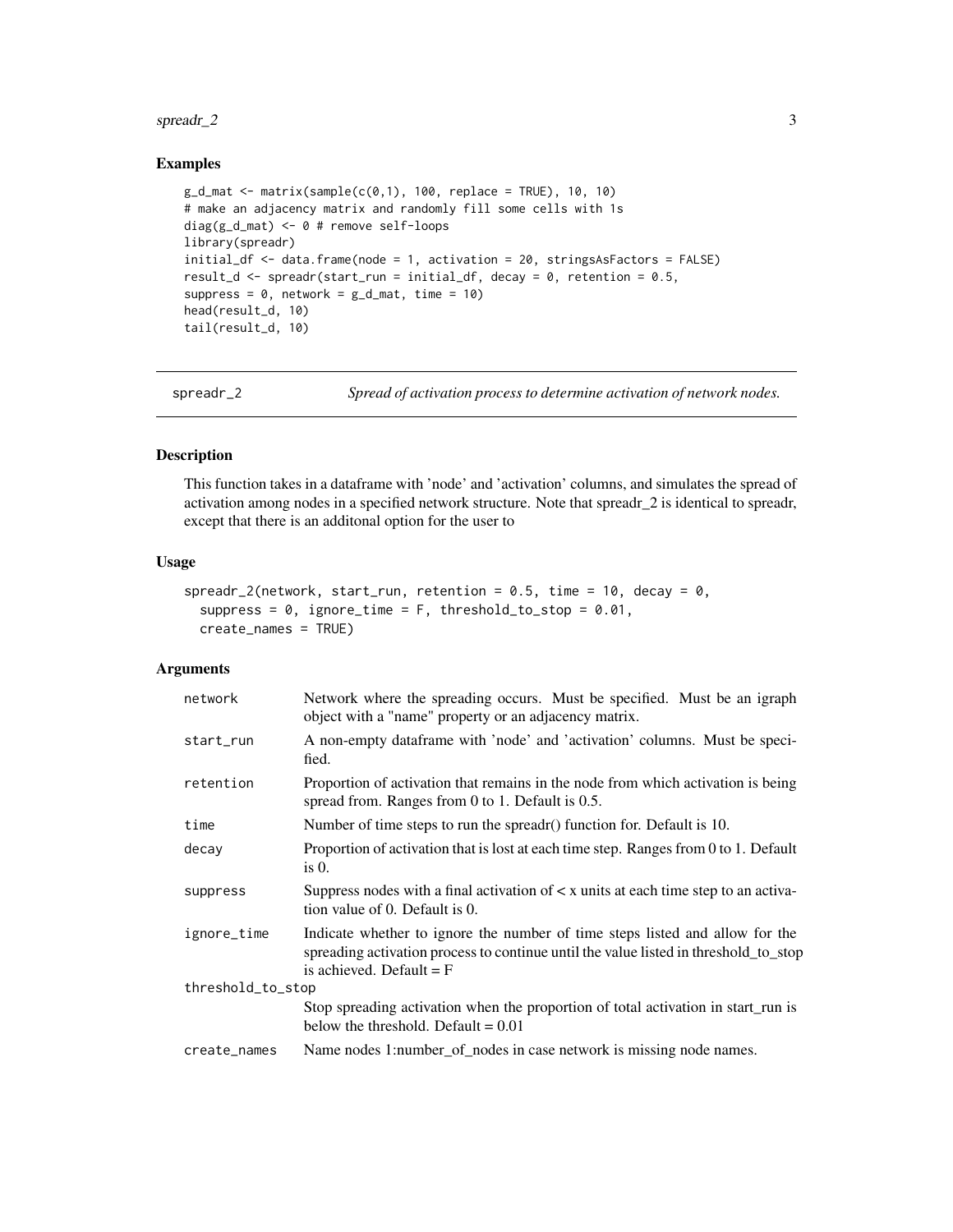#### Value

A compiled dataframe with 'node', 'activation' and 'time' columns showing the spread of activation in the network over time.

#### Examples

```
g_d_mat <- matrix(sample(c(0,1), 100, replace = TRUE), 10, 10)
# make an adjacency matrix and randomly fill some cells with 1s
diag(g_d_mat) <- 0 # remove self-loops
library(spreadr)
initial_df <- data.frame(node = 1, activation = 20, stringsAsFactors = FALSE)
result_d <- spreadr_2(start_run = initial_df, decay = 0, retention = 0.5,
suppress = 0, network = g_d-mat, ignore_time = TRUE, threshold_to_stop = 0.01)
head(result_d, 10)
tail(result_d, 10)
```